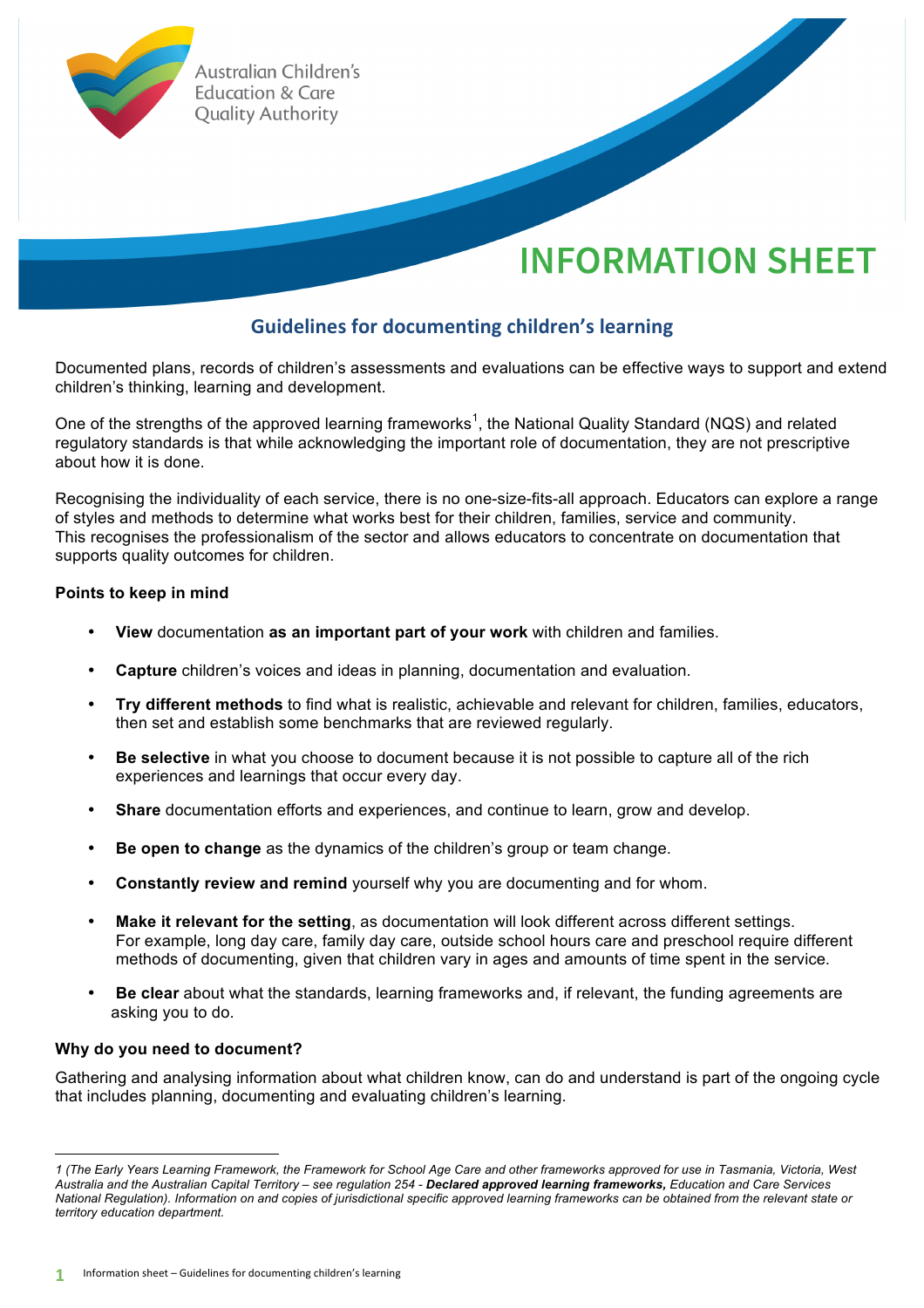# **INFORMATION SHEET**

This process helps educators (in partnership with children, families and other professionals) to:

- **plan effectively** for children's current and future learning/wellbeing
- **communicate** about children's learning and progress/wellbeing and development
- **determine the extent** to which all children are progressing in their learning outcomes and if not, what might be impeding their progress
- identify children who may need additional support in order to achieve particular learning outcomes and provide that support, or assist families to access specialist help
- **evaluate the effectiveness** of learning opportunities, environments and experiences offered and the approaches taken to enable children's learning/wellbeing
- $\cdot$  **reflect on pedagogy** that will suit the context and children<sup>2</sup>.

The requirements for documentation are outlined in Quality Area 1 of the NQS and in regulations 73 to 76 of the Education and Care Services National Regulations and section 168 of the *Education and Care Services National Law.* 

### **Do I need a template or a program to follow?**

No - there are no mandated templates or programs for documenting children's learning or educational experiences. While templates and programs may be a helpful way to organise information, there is a risk that they can be limiting. Resist the temptation to reduce documentation to a 'tick and flick' approach. It is not about filling in blank boxes.

There are many ways to document children's learning and the cycle of observing, planning, reflecting and evaluating. Examples include:

- reflective journals
- photographs
- videos
- children's work
- observations
- portfolios
- **narratives**
- learning stories.

 

The main thing to remember is that it is not the amount of documentation you have, or how immaculately or colourfully the information is presented, but how the documentation is used. Ask yourself, how does the documentation assist in planning effectively for children's current and future learning and communicating about children's learning and progress?

## **What is the authorised officer looking for when they are assessing and rating?**

The authorised officer will observe, discuss and sight supporting documentation to identify examples and evidence that your service is meeting the NQS and legislative requirements.

Be prepared for these assessments by thinking about how you would talk about your documentation and what you particularly want the authorised officer to observe, discuss and sight that shows how you are meeting the requirements.

*<sup>2</sup> (Page 17 of the Early Years Learning Framework and page 16 of the Framework for School Age Care).*